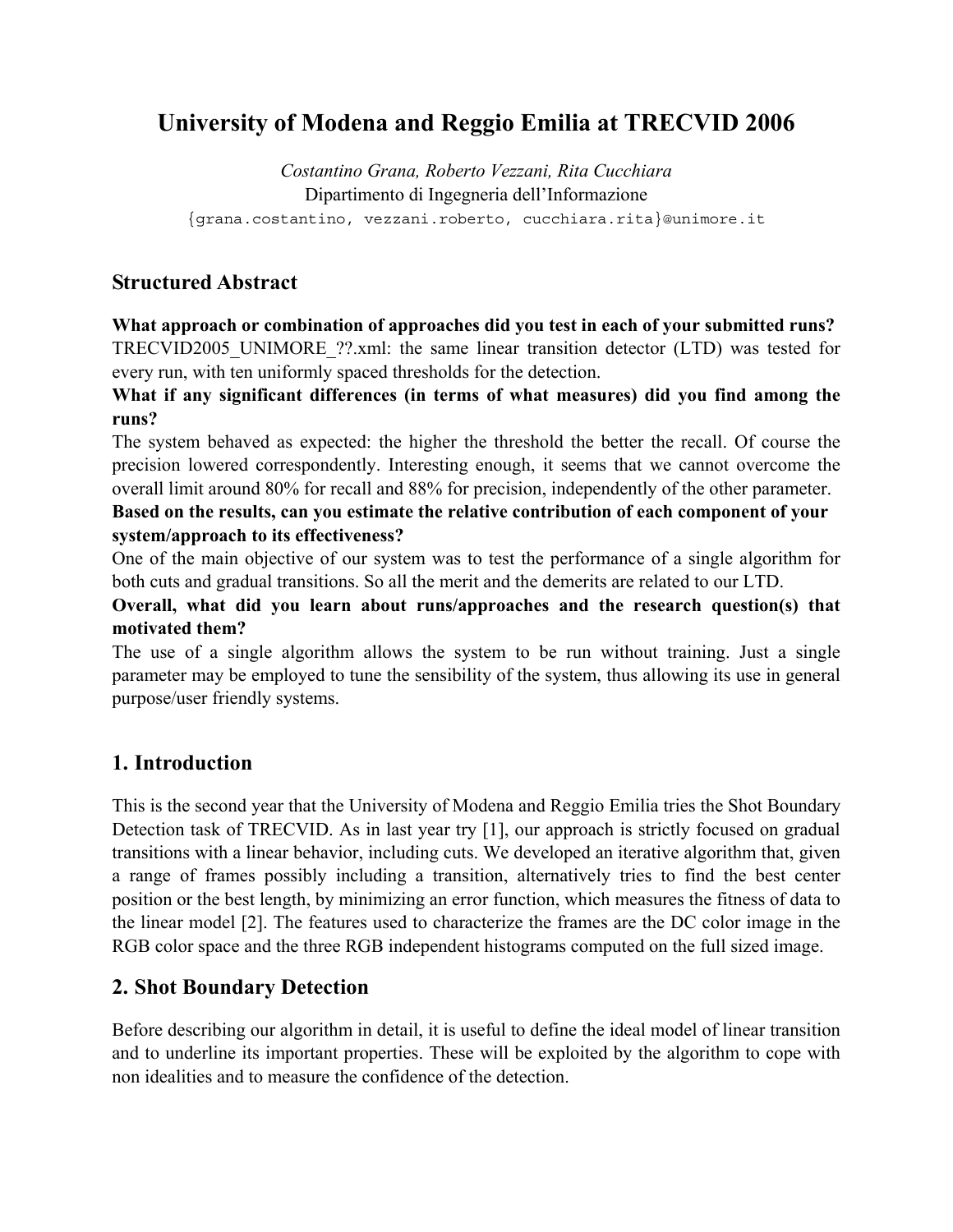

**Figure 1. Values of**  $M_w^n$  **for an ideal linear transition with**  $L = 5$  **at varying w.** 

#### **2.1. The Transition Model**

Let's consider two consecutive shots in a video sequence, the first one ending at frame *e*, and the second one starting at frame *s*, with  $e \leq s$ . If  $s = e + 1$  we have an abrupt cut, otherwise there are some frames of gradual transitions between *e* and *s*.

To design a shot segmentation algorithm, two assumptions must be done: the first one is that a feature  $F(t)$  is computable for each frame at time  $t$ , with the characteristic of being discriminating and almost constant within the shot; ideally

$$
F(t) = F(e), \forall t \le e
$$
  
\n
$$
F(t) = F(s), \forall t \ge s
$$
  
\n
$$
F(e) \ne F(s)
$$
\n(1)

The second assumption is that a distance function exists in the feature space  $\Phi$ :  $d : \Phi \times \Phi \to \mathbb{R}$ , which shows a constant behavior during the transition. Ideally:

$$
d(F(t), F(t-1)) = c \quad e < t \le s \tag{2}
$$

Sometimes there is confusion on the definition of length of a transition, because one may include in the count the first frame of the new shot after the transition (e.g. [3]), or the last one of the previous one. In our model, the length is the number of frames in which the transition is visible, that is  $L = s - e - 1$ . Note that this model includes in the definition of transition abrupt cuts too, as transitions with length  $L = 0$ . The transition center is defined as  $\bar{n} = (e+s)/2$  and may correspond to a non-integer value, that is an inter-frame position. This is always an inter-frame position in case of cuts.

Differently from other difference metric formulations, instead of computing the difference between the frames  $F(i)$  and  $F(i+w)$ , with *w* being the *frame-step*, we calculate a metric  $M_w^n$ centered on frame or half-frame *n*, with  $2n \in \mathbb{N}$ , and with frame-step  $2w \in \mathbb{N}$ . It is defined as: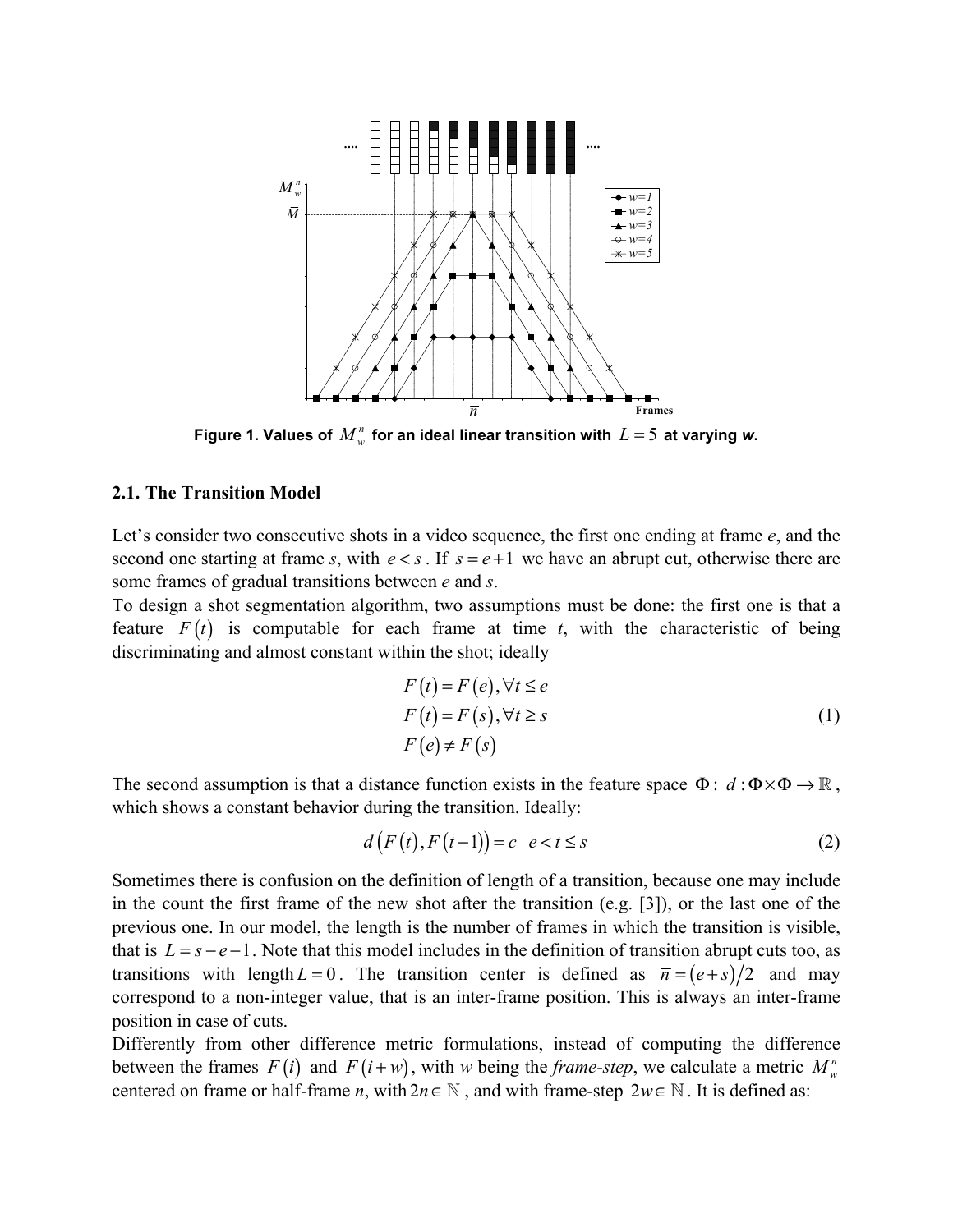

$$
M_w^n = \begin{cases} d\left[F\left(n - w\right), F\left(n + w\right)\right] & n + w \in \mathbb{N} \\ \frac{1}{2} \left[M_w^{n - \frac{1}{2}} + M_w^{n + \frac{1}{2}}\right] & otherwise \end{cases}
$$
 (3)

The second term of the expression is a linear interpolation adopted for inter-frame positions. This is necessary because the feature *F* is relative to a single frame and cannot be computed at halfframes.

In Fig. 1 we see an example of an ideal linear transition with  $L = 5$ , from a shot with white pixels to one with black pixels. If the transition is perfectly linear according with the hypothesis of Eq. 1 and Eq. 2, the shape of function  $M_w^n$  is an isosceles trapezoid centered in  $\overline{n}$ , for each *w*, that degenerates into a triangle when  $2w = L + 1$ .

We can verify that in this ideal case, given the model and Eq. 3, both the up and down slopes last for min  $(2w, L+1)$  frames, and that the plateau of absolute maximum is  $|2w-(L+1)|$  long. It's also straightforward to verify that:

$$
M_{w}^{\bar{n}} < \bar{M}, \text{if } 2w < L+1; \qquad M_{w}^{\bar{n}} = \bar{M}, \text{if } 2w \ge L+1 \tag{4}
$$

where  $\overline{M} = \max_{w,n} M_w^n$  (see Fig. 1). We define  $\psi_{w,L}^n(i; b, h)$  the generic trapezoidal function, centered in *n*, whose value is *h* at the center (the absolute height of the minor base) and *b* is the value outside the trapezoid. The function is plotted in Fig. 2. We define  $\psi_{w,L}^n(i) = \psi_{w,L}^n(i;0,M_w^n)$ , the function which corresponds to the ideal transition case.

In the real case, camera and objects motion, color and luminance variation and so on cause the feature *F* to be non constant on the shot, thus making Eq. 1 and Eq. 2 not satisfied. The consequence is that the shapes of both the slopes and the plateau are usually disturbed.

#### **2.2. Two-steps Algorithm**

Due to lack of ideality in most of the shot transitions, instead of relying only on correlation between data and the ideal  $\psi_{w,L}^n(i)$  function, we employ an algorithm constructed of two steps: the first one searches for the transition center position *n*, assuming a fixed frame step *2w*, and the second searches for the transition length *L*, by trying different values of *w*, but keeping the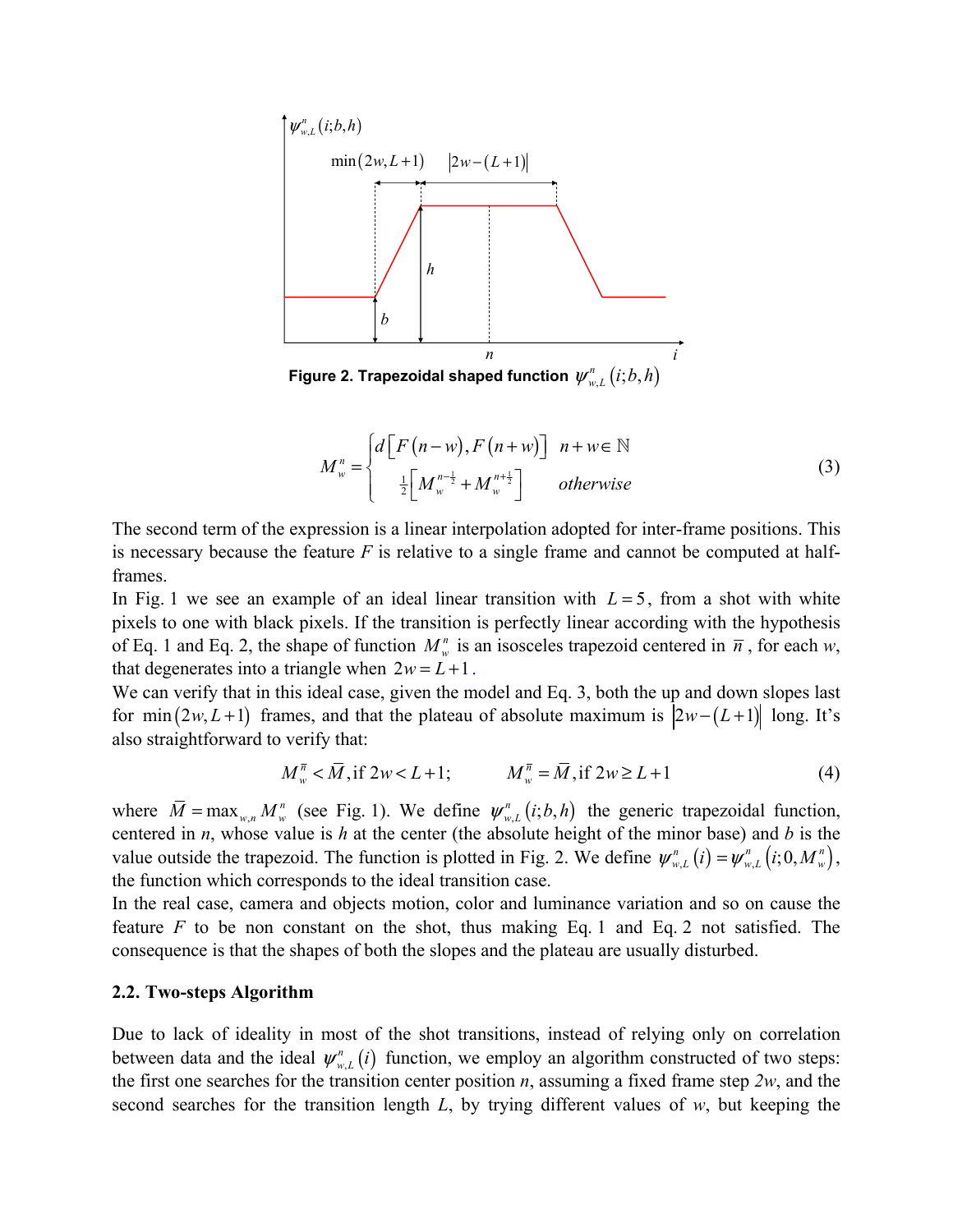

Figure 3. Example of real  $M_w^n$  values and the best trapezoid fitted.

transition center fixed. While in the ideal case even the first step would be sufficient, in real cases an error in locating the center position would also lead to a wrong estimate of the length. For this reason a second step is introduced to provide a different view of the function behavior, a possible confirmation on the first step outcome and a new estimate for the window size. Iteratively repeating the two steps allows progressively decreasing the error. In this section we explain in details our transition detection algorithm. We perform the following analysis on overlapped windows of 60 frames, distant 30 frames each other, since we suppose that transitions are much shorter and farther than that.

#### *2.2.1. First step.*

In the first step the values of  $M_w^n$  are calculated using the frame-step  $\bar{w}$ , which is found in the previous iteration of the algorithm, or it's arbitrary chosen for the first iteration. The best trapezoid  $\psi_{w,L}^n(i)$  is searched by moving the center *n*, and trying different values for *L*, but keeping  $\overline{w}$  fixed. The trapezoid extends over  $\delta = \min(2w, L+1) + |w - (L+1)/2|$  frames on the left and on the right of the center frame. For each couple of *n* and *L* the following matching measure is computed:

$$
\Lambda_{\overline{w},L}^{n} = \sum_{i=n-\delta}^{n+\delta} \min\left(M_{\overline{w}}^{i}, \psi_{\overline{w},L}^{n}(i)\right) - \sum_{i=n-\delta}^{n+\delta} \left|M_{\overline{w}}^{i} - \psi_{\overline{w},L}^{n}(i)\right| \tag{5}
$$

The value of *n* is searched within the 60 frames window, and also *L* must be selected such that  $n + \delta$  and  $n - \delta$  don't exceed the window.

In Eq. 5, two components are evident: the first one is needed to maximize the area under the trapezoid, while the second component describes the similarity of our linear hypothesis with the data. It is very important to include both components, since we expect the distance measure to give a trapezoidal shape (the second term in Eq. 5), but we also request its *strength*, i.e. the amount of difference between the first and the second scene, to be significant. The first term in Eq. 5 in fact describes how much the value of  $M_w^n$  surpasses the ideal trapezoid. After finding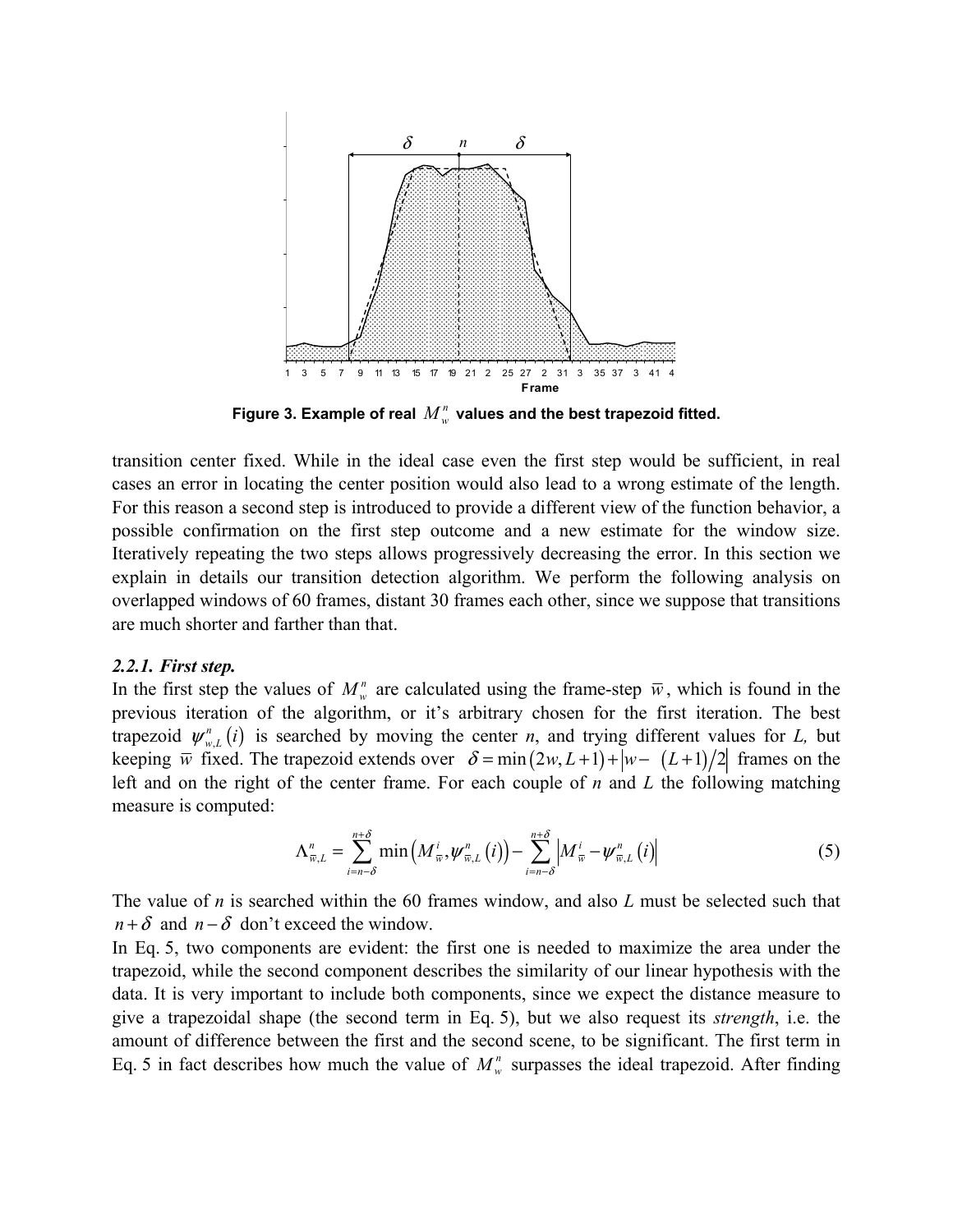

**the transition of Fig. 1.** 

the trapezoid which maximizes  $\Lambda_{\overline{w},L}^n$ , we consider  $\overline{n} = \arg \max \Lambda_{\overline{w},L}^n$  the candidate transition contex In Fig. 3 we show an example of transposid fitting with real data center. In Fig. 3 we show an example of trapezoid fitting with real data.

#### *2.2.2. Second Step.*

Thanks to the definition of  $M_w^n$  as a distance function centered in *n*, as in Eq. 3, increasing the frame-step *w* makes the value of  $M_w^n$  to grow up to an absolute maximum when  $w = (L+1)/2$ and then to be stable. It is easy to demonstrate that, in the ideal case, this growth is linear. Thus the growing function can be plotted as shown in Fig. 4, with a linear slope followed by a horizontal line, when the value of  $M_w^n$  is stable. The second step of the algorithm uses this propriety to give an estimate of the transition length, by finding the smallest *w* which maximizes  $M_w^n$ . To provide a technique able to deal with noise, the tilt change of the chart is searched by minimizing the function:

$$
Z_{w}^{\overline{n}} = \sum_{i=0}^{w} \left| M_{i}^{\overline{n}} - \frac{M_{w}^{\overline{n}}}{w} i \right| + \sum_{i=w+1}^{w} \left| M_{i}^{\overline{n}} - M_{w}^{\overline{n}} \right|
$$
(6)

where *W* is the maximum size that a transition can assume. The *w* value that minimizes  $Z_w^{\bar{n}}$ becomes our current frame step for the next iteration of the algorithm.

In simple cases the algorithm progressively narrows the trapezoid minor base leading to the expected triangular shape. Convergence is not guaranteed in non ideal conditions, and, for this reason, we add a convergence constraint: at each iteration the minor base of  $\psi_{w,L}^n(i)$  is forced to become smaller. In Fig. 5 the  $M_w^n$  values are shown for 4 successive iterations of the algorithm in a real gradual transition case. At each iteration, we achieve a more precise estimate of the



**Figure 5. Four successive iterations of the algorithm in a real gradual transition: at each iteration,**  the shape of  $M_w^n$  values becomes more similar to a triangle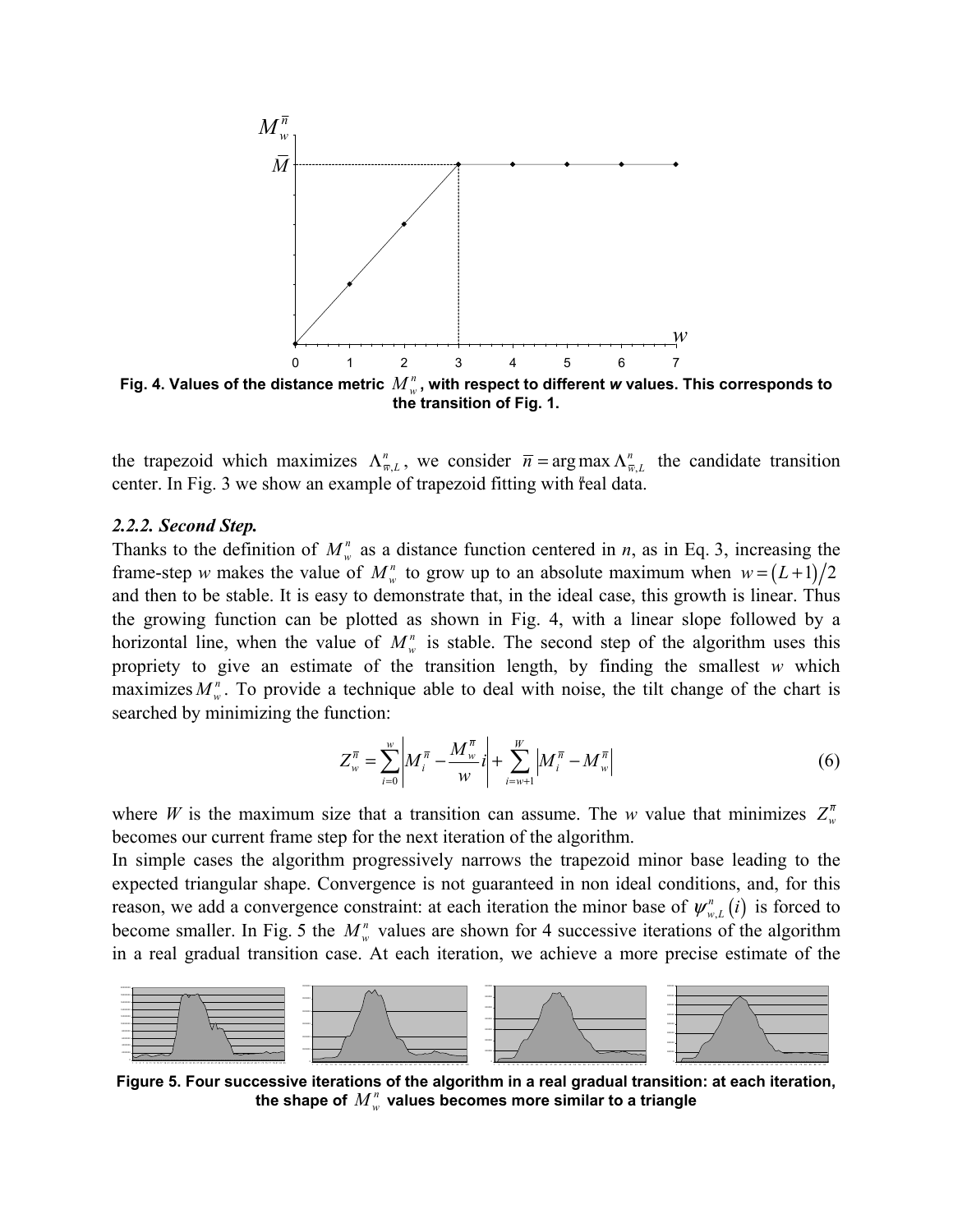

**Fig. 6. Graph reporting the results obtained by the TRECVID participants. Some results are out of scope. Our results are shown with a cross connected by a line.** 

transition center and length, and thus a shape more similar to a triangle.

#### *2.2.3. Decision Space.*

Given the transition length  $L = 2w - 1$  and its center  $\overline{n}$ , as detected by the algorithm, the function  $\psi_{w,L}^n(i)$  becomes triangular shaped. We must now verify the significance of the transition and how much the real data fit to the linear transition model. We introduce the following measure:

$$
Peak_{\overline{w}}^{\overline{n}} = M_{\overline{w}}^{\overline{n}} - \min\left(M_{\overline{w}}^{\overline{n}-2\overline{w}}, M_{\overline{w}}^{\overline{n}+2\overline{w}}\right).
$$
\n<sup>(7)</sup>

The Peak value measures the height of the center value with respect to the lower of the two values of *M* in correspondence to the extremes of the triangle, and provides information on the transition significance. In fact, while in the model  $M_w^{n \pm 2w} = 0$ , in real cases this is not true, because of object and camera motion that causes the feature *F* to be not constant before and after the transition. To cope with this we have to get rid of the hypothesis of having an isosceles triangle and define the fitting error measure as:

$$
err_{\overline{w}}^{\overline{n}} = \frac{1}{4\overline{w}} \sum_{i=1}^{2\overline{w}} \left| M_{\overline{w}}^{\overline{n}-i} - \psi_{\overline{w},L}^{\overline{n}} (\overline{n}-i, M_{\overline{w}}^{\overline{n}-2\overline{w}}, M_{\overline{w}}^{\overline{n}}) \right| + \left| M_{\overline{w}}^{\overline{n}+i} - \psi_{\overline{w},L}^{\overline{n}} (\overline{n}+i, M_{\overline{w}}^{\overline{n}+2\overline{w}}, M_{\overline{w}}^{\overline{n}}) \right| \tag{8}
$$